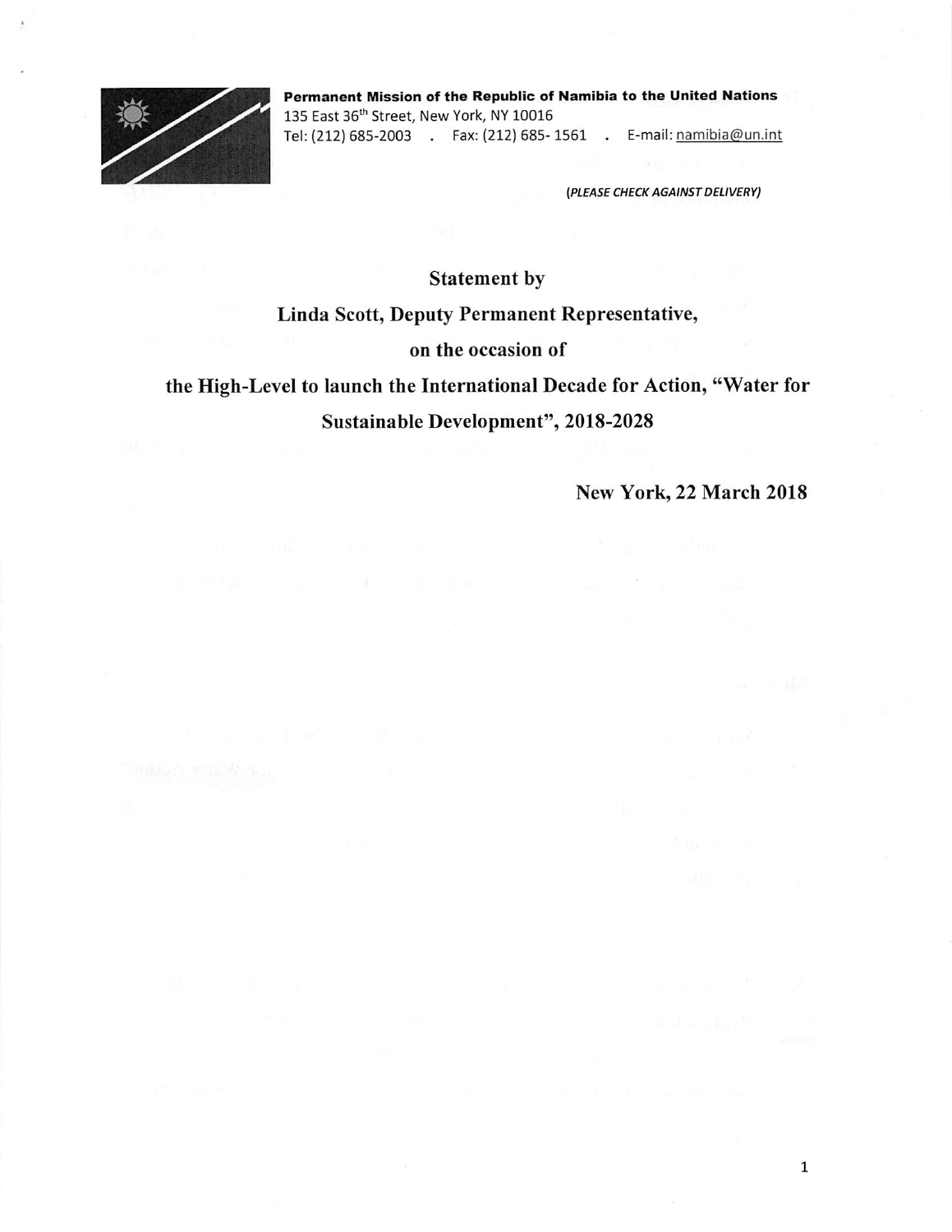#### Mr Miroslave Lajcak, President of the General Assembly,

- 1. Your decision to launch the High-Level Event of the official launching ceremony of the International Decade for Action "Water for Sustainable Development", for the period 2018-2028 is most welcome. For most countries, developing or otherwise, water remains at the root of sustainable development. Whether you have too much or too little, any community would be short sighted if it were to ignore the importance of water as central to their development.
- 2. It was Leonardo Davinci who said that "Water is the driving force of all nature".
- 3. Certainly in Namibia, a land of two deserts, one of them the oldest on the planet, access to water is very often a case of survival and determines the quality of life of our citizens.

Mr President,

- 4. My delegation welcomes the Outcome Report from the High Level Panel on Water entitled: "Making Every Drop Count: An Agenda for Water Action" which highlights concerns about a water crisis and its related multidimensional consequences. The Report emphasizes the urgent need to strengthen water governance mechanisms to ensure effective management of water resources.
- 5. The statements on behalf of the African Group, as well as by the distinguished Representative of Botswana on behalf of the Group of Friends on Desertification, Land Degradation and Drought (DLDD) aptly express Namibia's views on the importance of water as we work to implement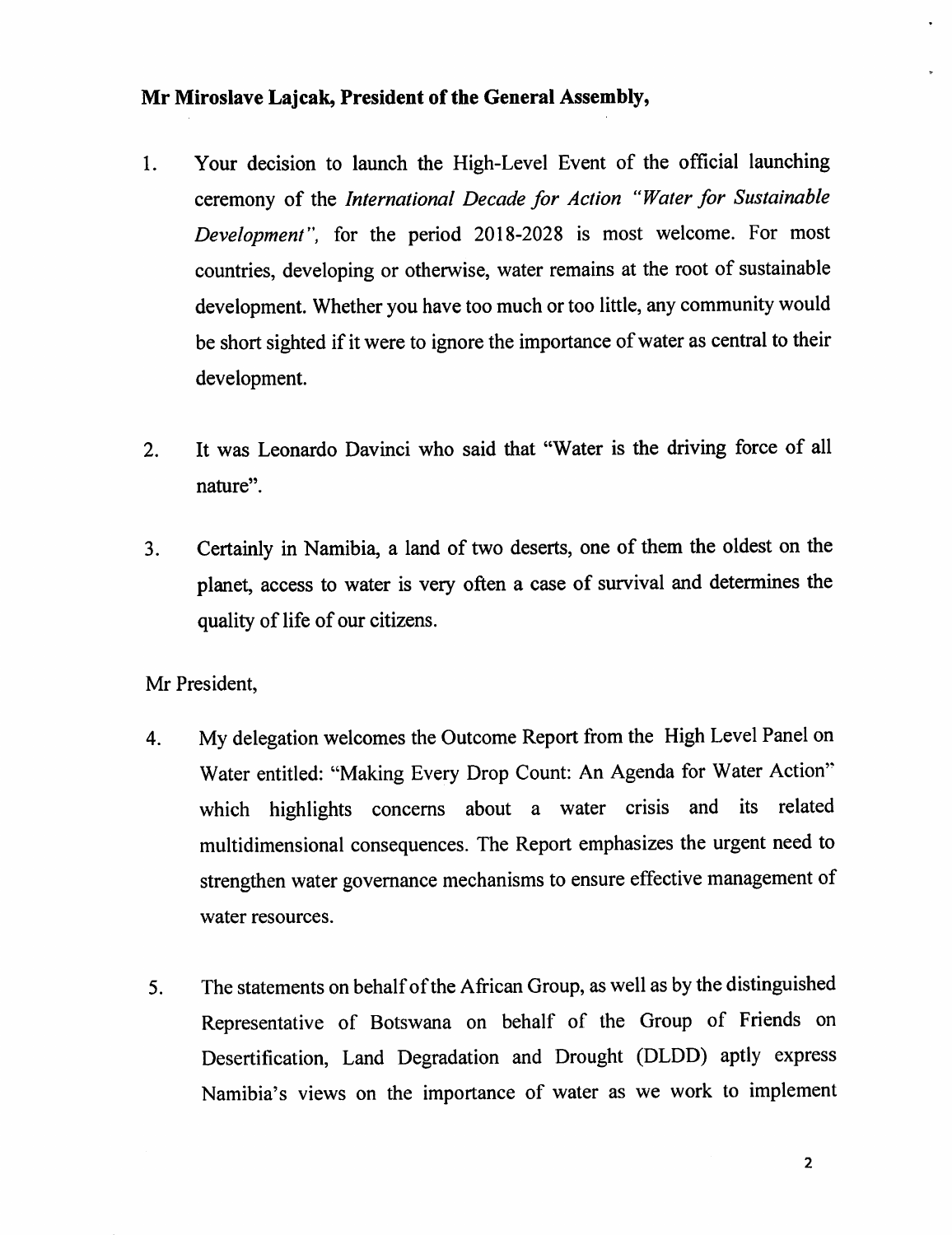sustainable development goals as they pertain to water in our region and country.

#### Mr. President,

- 4. Beinga largely desert country, our rainfall variability and the serious risk we face in the light of climate change, was highlighted as we emerged last year from the worst drought in 30 years. Not only were we impacted by the loss of our livestock and crops, we were put at serious risk of losing the economic progress we had made prior to that since our independence in 1990. Indeed we also saw some downward curves in our development achievements.
- 5. To address these challenges, which stretch back to long before Namibia's independence, Windhoek, the Namibian capital city, was arguably the first city to recycle and reuse sewage water. More recently, the fifth Namibian National Development Plan commits Namibia to upgrade existing water infrastructure, construct bulk water supply infrastructure, improve management of existing water sources, and enhance transboundary water cooperation with our neighboring and other riparian states. Our strategies are focused on SDG 6, amongst others, to ensure inclusive water availability and management, including through the measures outlined in the Water Resources Management Act of 2004.

## Mr, President,

 $\bar{\mathbf{r}}$ 

7. In the spirit of Leonardo Da Vinci's statement that water is nature's driving force, we emphasise interlinkages between ending poverty and hunger and access to safe drinking water, sanitation and hygiene. These are inextricably associated with restoring degraded land and preventing further land